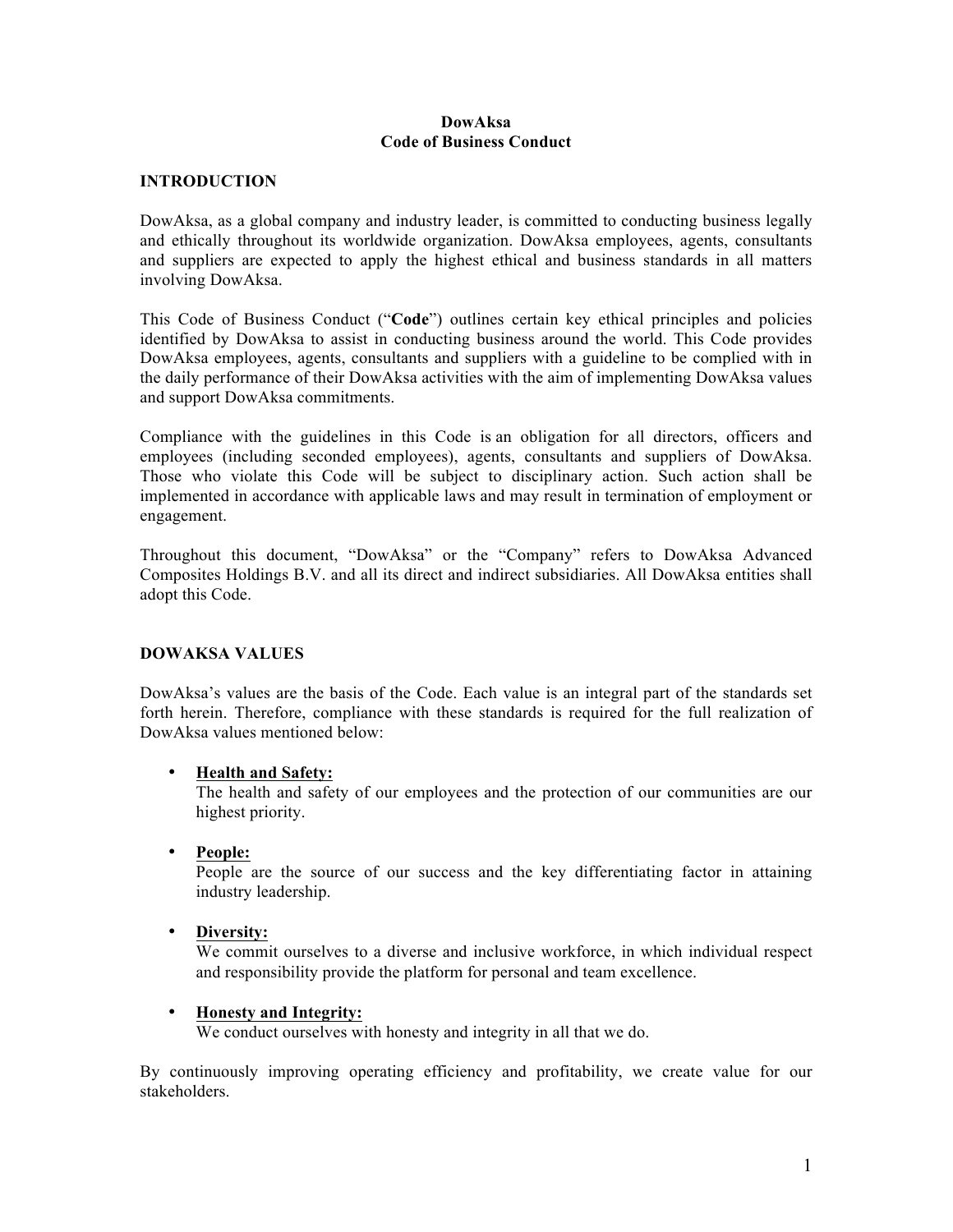Through global partnerships and by building on our own competencies, we deliver growth.

## **RESPECT TO EACH OTHER**

It is DowAksa's policy to provide all employees with safe working conditions and an environment of respect for the dignity and diversity of all people. The principles outlined in this section are considered critical to achieving this goal.

## **Diversity and Equal Opportunity**

DowAksa encourages a culture of mutual respect in which everyone understands and values the similarities and differences among employees, including beliefs and religious practices. Always in full compliance with applicable laws and regulations, DowAksa provides an equal employment opportunity to all employees and will not tolerate discrimination in the administration of any aspects of the employment relationship, including recruitment, hiring, work arrangement, promotion, transfer, salary and benefits, training or termination.

## **Protection against Harassment**

It is DowAksa's policy to provide all employees with an environment of mutual respect that is free from any form of intimidation, hostility, humiliation or other offensive behaviors that may constitute harassment. Harassment of any sort, including any type of sexual harassment, is strictly prohibited. Regardless of how it is treated under applicable national laws, harassment will always be a violation of DowAksa values and standards.

## **Labor Rights**

DowAksa believes that respect for the dignity and rights of all employees is critical. DowAksa recognizes and respects all labor and employment laws wherever it operates, including all child labor laws. DowAksa also expects the suppliers, consultants and contractors with whom it does business to embrace similar values and standards. DowAksa employees shall cooperate to facilitate full compliance in this regard.

## **Workplace Health and Safety**

DowAksa's health and safety rules and procedures are designed to provide a safe and healthy work environment and meet applicable health and safety laws. Maintaining a safe and healthy work environment relies heavily on the choices and behavior of individuals. Every employee must be aware of the rules and procedures that apply to our workplace, diligently follow the rules, encourage others to do the same and immediately report any unsafe situations or acts.

#### **Substance Abuse in the Workplace**

DowAksa is committed to a working environment free of substance abuse. Such an environment safeguards the health, safety and security of our employees, our operations and all people who come into contact with our workplaces and property. Substance abuse negatively affects productivity, attendance and on-the-job safety. The unlawful use, possession, sale, conveyance, distribution, concealment, transportation or manufacture of illegal drugs, intoxicants, controlled substances or drug paraphernalia on DowAksa premises, in DowAksa vehicles or while conducting DowAksa business off Company premises is strictly prohibited.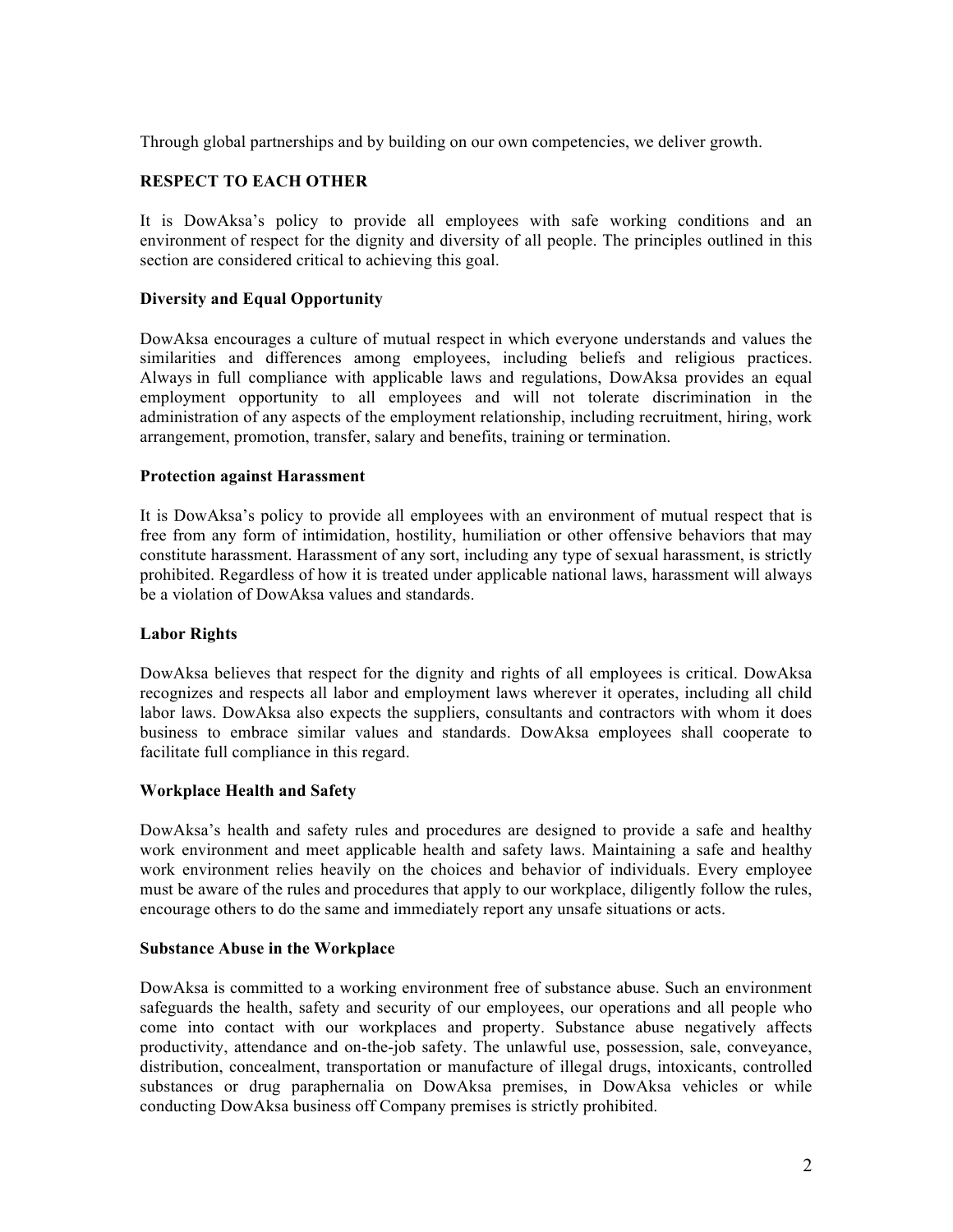#### **Violence in the Workplace**

DowAksa will not tolerate acts or threats of violence, including extreme or inappropriate verbal or physical threats, intimidation, harassment and/or coercion. To preserve employee safety and security, weapons, firearms, ammunition, explosives and incendiary devices are forbidden on Company premises or in Company vehicles.

## **Protection of Personal Data**

The personal data of DowAksa employees must be protected from improper disclosure. DowAksa employees shall not release any personal data without a specific authorization in compliance with applicable laws. Most countries have laws regulating the collection and use of personal data, although the types of data covered, the nature of the protection and local enforcement mechanisms vary. DowAksa complies with all applicable laws. All employees are responsible for ensuring compliance with the data privacy requirements under the laws and regulations of the respective countries and under the Company guidelines and/or policies.

# **PROTECTION OF THE ENVIRONMENT**

DowAksa's goal is to eliminate all injuries and illnesses, prevent adverse environmental impacts, reduce wastes and emissions, and promote resource conservation at every stage of the life cycle of our products.

Strict compliance with applicable EH&S laws and regulations, as well as internal EH&S policies and standards, is required. DowAksa expects all employees to be familiar with EH&S laws and DowAksa EH&S policies applicable to their area of activity. Whenever needed, DowAksa employees may seek advice from the EH&S subject matter expert.

# **PROTECTION OF COMPANY ASSETS AND REPUTATION**

DowAksa employees will carry out their professional activity in accordance with ethical standards and in the best interest of the Company. The Company's assets and value must be protected against unethical behavior. This section includes various types of unethical or illegal behavior that need to be avoided.

## **Use of Company Resources**

DowAksa resources are primarily intended for business use. Employees may occasionally use Company resources, such as a copy machine, Internet access, telephone or e-mail, for personal use. Personal use of Company resources on an occasional and limited basis is acceptable as long as DowAksa's policies are followed, there are no measurable increased costs and co-workers are not distracted by the use.

## **Confidential Information**

Confidential information includes trade secrets, proprietary know-how, personnel records (as well as personnel information such as wage, additional benefits and education), business plans and proposals, capacity and production information, marketing or sales forecasts and strategies, client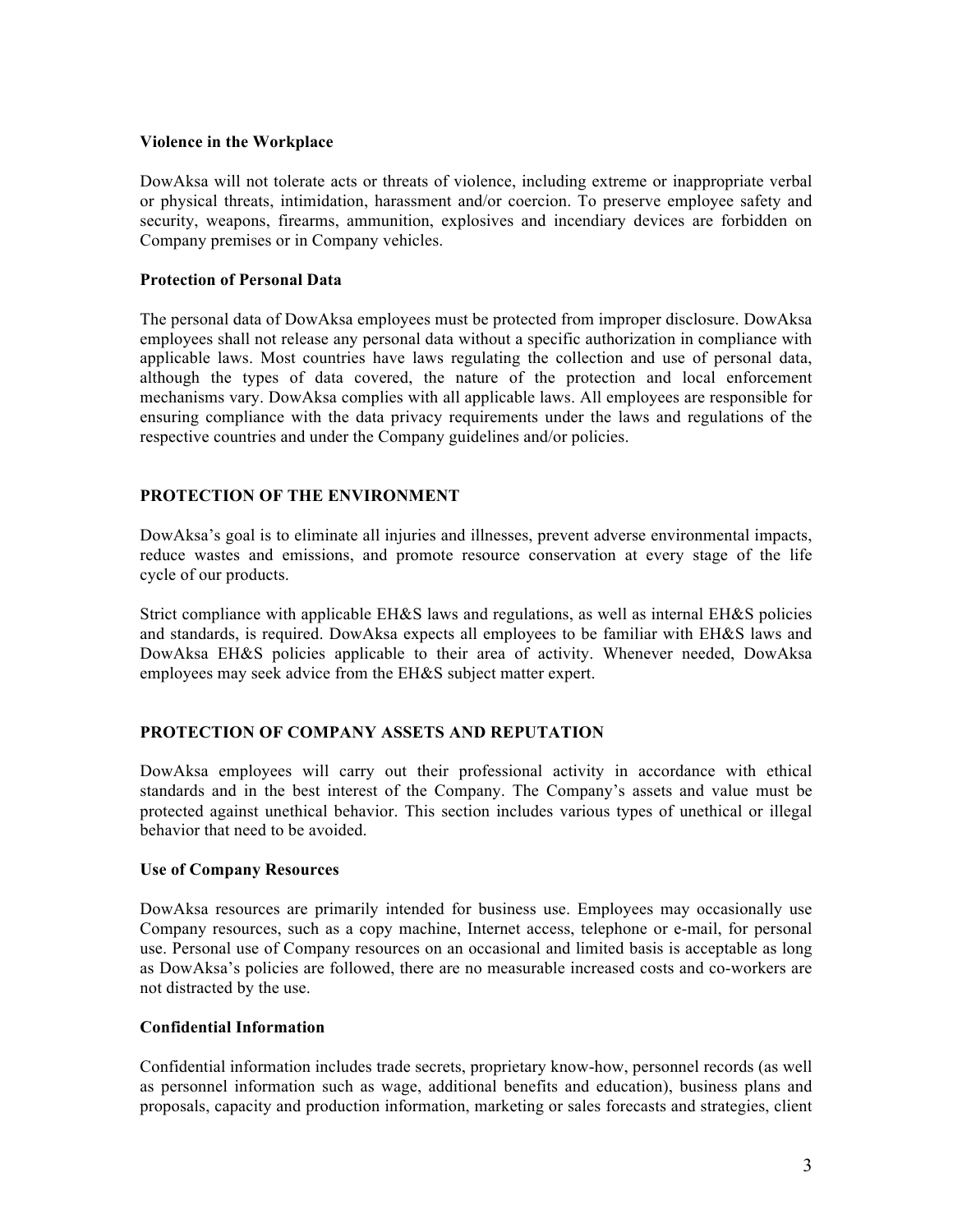and customer lists, pricing lists or strategies, construction plans, supplier data, business leads, and research and development (R&D) information. This confidential information may be owned by DowAksa, any of its shareholders or other third parties (such as suppliers, customers and competitors).

Confidential information is for Company business use only. Each DowAksa employee is responsible for protecting all confidential information and will disclose it only to those people with a legitimate business need to know that serves DowAksa's interests. DowAksa employees leaving the Company have a continuing obligation to protect DowAksa confidential information.

## **Records Management**

Records and information are important assets of the Company. They are vital components of our decision- making and operational processes and must be properly managed to obtain and preserve their full value.

All employees are required to comply with the local laws regarding records management and DowAksa's policy applicable to their work. In case of questions, a DowAksa employee should contact his or her supervisor or the appropriate business/functional focal point, if available.

# **Information Systems**

Computers and all information on DowAksa computers, as well as any DowAksa information on other devices, are Company property. Licensed software or documentation must be used according to licensing agreements.

Each employee must ensure that his or her use of DowAksa information systems, networks and tools meets DowAksa standards and policies, including information systems policies, security and any local legal requirements. Employees are also responsible for the content of their e-mail messages. Employees must protect passwords that provide access to Company networks, and they should not use their DowAksa title contact information for personal mail, e-mail or anything other than Company business without specific permission from their supervisor.

# **Inside Information**

Sometimes, employees have information about DowAksa, its shareholders or a company with which DowAksa does business that is not known to public. If such inside information is material that is, if a reasonable investor would consider the fact important in reaching an investment decision - then the individual should not buy or sell securities in any company about which he or she has material non-public inside information, gained as a result of his or her DowAksa work or otherwise, nor provide such inside information to others, until such information becomes public.

# **Gifts and Entertainment**

DowAksa selects products and services on the basis of price, quality and service. All business transactions should be impartial, objective and free of outside influence. Modest gifts, favors and entertainment are often used to strengthen business relationships. However, no gift, favor or entertainment should be accepted if it obligates, or appears to obligate, the recipient, or if it might be perceived as an attempt to influence fair judgment. No employee, officer, director, family member, agent or agent's family member should accept or receive a gift or entertainment if it: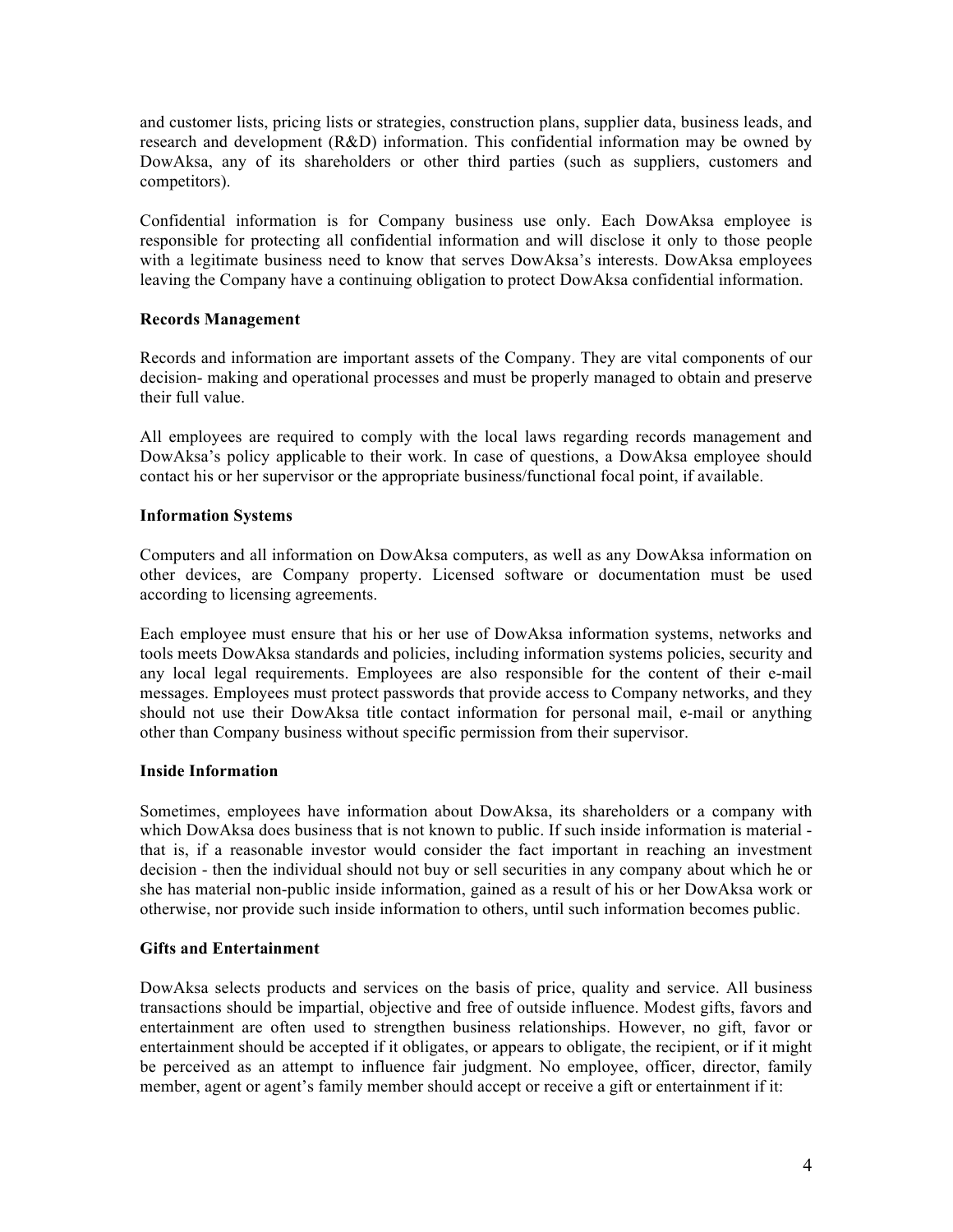- Is in cash or cash equivalents
- Is not consistent with customary business practices
- Has a value more than 100 USD
- Violates any laws or regulations

If a DowAksa employee has any questions in this area, he or she should seek guidance from his or her supervisor.

## **Conflict of Interest**

Each DowAksa employee has a responsibility always to work in DowAksa's best interests. A conflict of interest will exist when the employee, a family member or close friend will have a financial or other interest in a customer, competitor, consultant or supplier of the Company and that interest can impact the employee's ability to act in the best interests and make impartial decisions on behalf of DowAksa. The employees cannot engage in decision-making processes regarding the customer, competitor, consultant or supplier owned or worked for by the employee, a family member, close friend or business partners.

All employees of DowAksa should avoid any investment, interest, association or activity that may interfere with their ability to perform job duties objectively and effectively or that may cause others to doubt the Company's fairness and integrity. Also, DowAksa employees are prohibited from personally taking an opportunity for business or profits that belong to DowAksa, or competing with the Company in any way.

In the event that a conflict of interest appears, or even the appearance of such conflict arises, the employee must inform the Company about such actual or potential conflict and abide by the Company instructions to resolve such conflict. It is the responsibility of the employee to seek guidance or inform his or her supervisor, or alternatively his or her functional leader, in the case of a conflict.

## **Interactions with the Public**

Every DowAksa employee must separate his or her personal activities from the work activities performed for DowAksa. When performing community or other charitable activities, or when expressing any personal or political view in a public forum (including any political contributions), DowAksa employees will not represent, imply any representation of or involve the Company in any manner.

Only those employees whose job responsibilities include communications with the public or media should represent DowAksa to the public or the media. Other DowAksa employees shall avoid representing the Company to the public or media. If an employee receives an enquiry, either verbal or written, from an outside contact about a Company matter, he or she should direct the enquiry to the appropriate Company spokesperson or any Public Affairs representative.

# **INTEGRITY IN THE MARKETPLACE**

DowAksa is committed to conducting its affairs in an ethical manner and pursuant to a standard of fundamental honesty and fair dealing. This standard requires adherence to all laws, regulations and normal ethical practices that apply to the Company's business activities.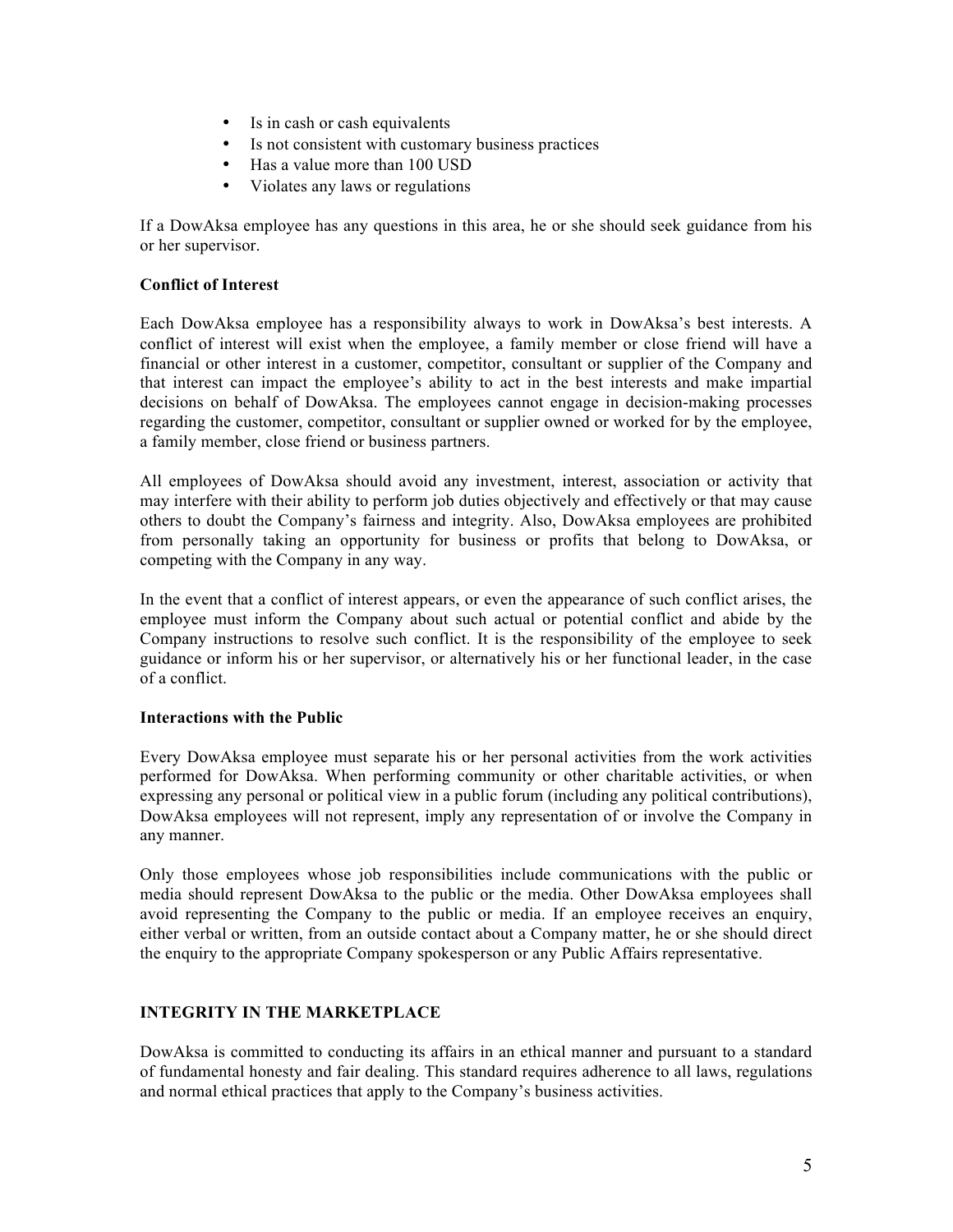DowAksa employees are expected to act with integrity in the marketplace and fully comply with all applicable laws.

## **Competition and Fair Trade**

DowAksa is committed to free, fair and open business competition and is equally committed to competing ethically and in compliance with laws that foster competition in the marketplace. Most countries have antitrust, competition and trade laws and regulations that demand free and fair competition. These laws must be fully complied with by DowAksa and all DowAksa employees. In particular, DowAksa employees or representatives will not have discussions or reach agreements with competitors that will restrict competition in the marketplace.

DowAksa respects the trade secrets, copyrights, trademarks and patent rights of others. Unless authorized by the owner, or if the use is an otherwise permitted use under the law, copying of such material may violate the law and the Code.

#### **Gathering Competitive Information**

To obtain competitive information about products, services and prices, DowAksa uses publicly available information, including published articles, market analyses and reports. DowAksa employees should not seek a competitor's confidential information, or accept anyone's confidential information, without the owner's consent. In no case will DowAksa use illegal (theft, bribery, misrepresentation or espionage, also through electronic devices) or unethical means to obtain competitive information.

## **Questionable Payments**

It is against DowAksa policy to make unlawful, improper or other kinds of questionable payments to customers, government employees or officials, or other parties. As a global company, DowAksa conducts all activities in accordance with the provisions of U.S. Foreign Corrupt Practices Act of 1977 ("**FCPA**"). We do business and sell our products on the merits of price, quality and service.

DowAksa employees shall not offer a bribe or any personal gain to any public officials, either directly or indirectly, through any third parties. In the event the propriety of a payment or offer is not clear, the employee shall contact DowAksa Legal for guidance.

DowAksa employees shall not offer any gifts or entertainment to customers, suppliers, consultants or others when such gift may be inconsistent with good business practices, DowAksa standards or policies, or any laws applicable to DowAksa or the recipient. In the event the propriety of an offer as payment is not clear, the employee shall seek guidance from his or her supervisor.

#### **Trade Controls**

DowAksa conducts business on an international scale in a world that raises many security concerns. To address those concerns, various governments have established trade controls that restrict certain business transactions and the movement of certain goods across the borders ("Trade Controls"). DowAksa is committed to abide to all Trade Controls applicable to the Company, the shareholders, or the business that the Company operates.